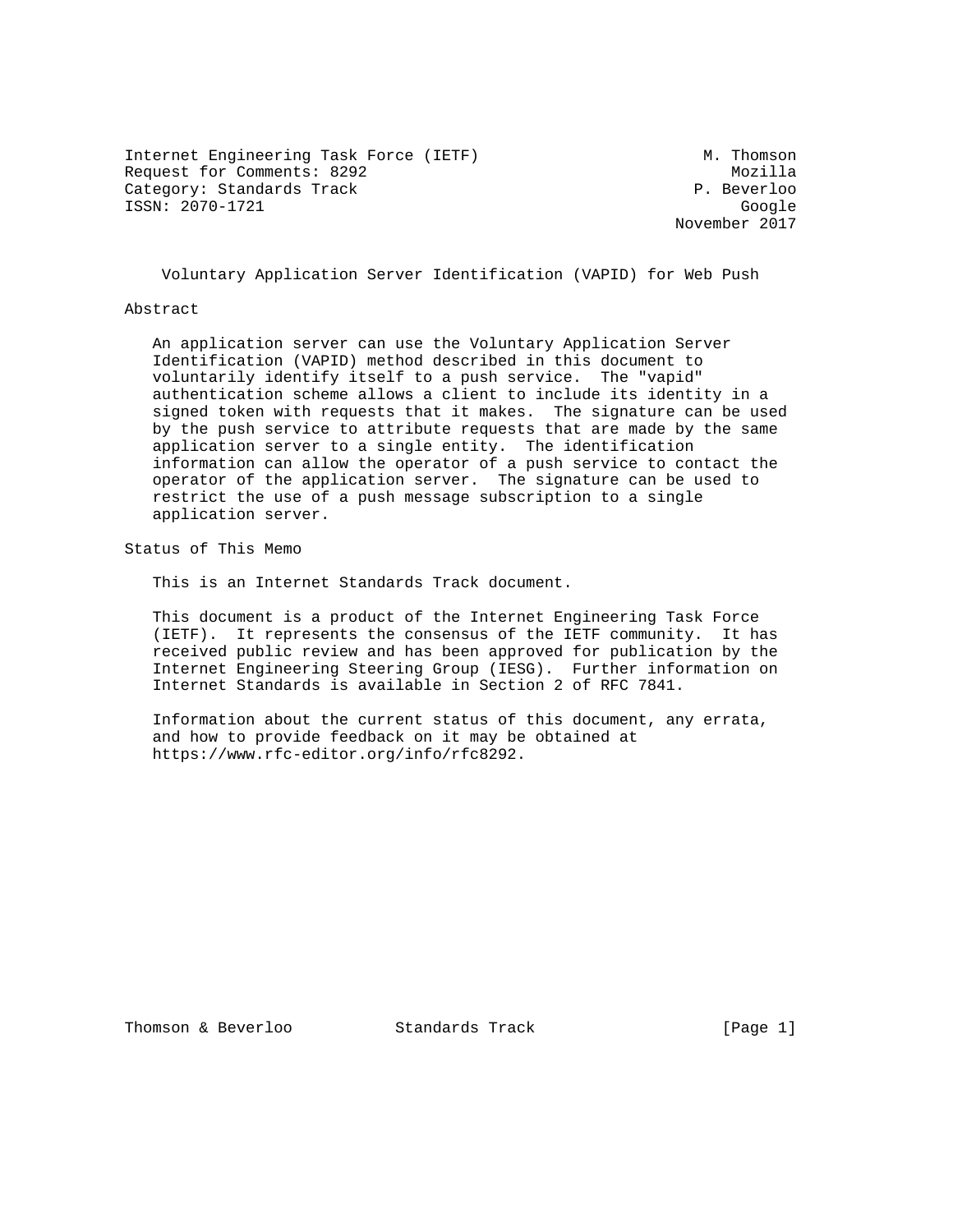# Copyright Notice

 Copyright (c) 2017 IETF Trust and the persons identified as the document authors. All rights reserved.

 This document is subject to BCP 78 and the IETF Trust's Legal Provisions Relating to IETF Documents

 (https://trustee.ietf.org/license-info) in effect on the date of publication of this document. Please review these documents carefully, as they describe your rights and restrictions with respect to this document. Code Components extracted from this document must include Simplified BSD License text as described in Section 4.e of the Trust Legal Provisions and are provided without warranty as described in the Simplified BSD License.

## Table of Contents

| 2. Application Server Self-Identification 4                      |
|------------------------------------------------------------------|
| 2.1. Application Server Contact Information 5                    |
|                                                                  |
|                                                                  |
|                                                                  |
|                                                                  |
|                                                                  |
|                                                                  |
|                                                                  |
| 4.1. Creating a Restricted Push Message Subscription  8          |
|                                                                  |
|                                                                  |
|                                                                  |
| 6.1. VAPID Authentication Scheme Registration 10                 |
| 6.2. VAPID Authentication Scheme Parameters 10                   |
| 6.3. application/webpush-options+json Media Type Registration 11 |
|                                                                  |
|                                                                  |
|                                                                  |
|                                                                  |
|                                                                  |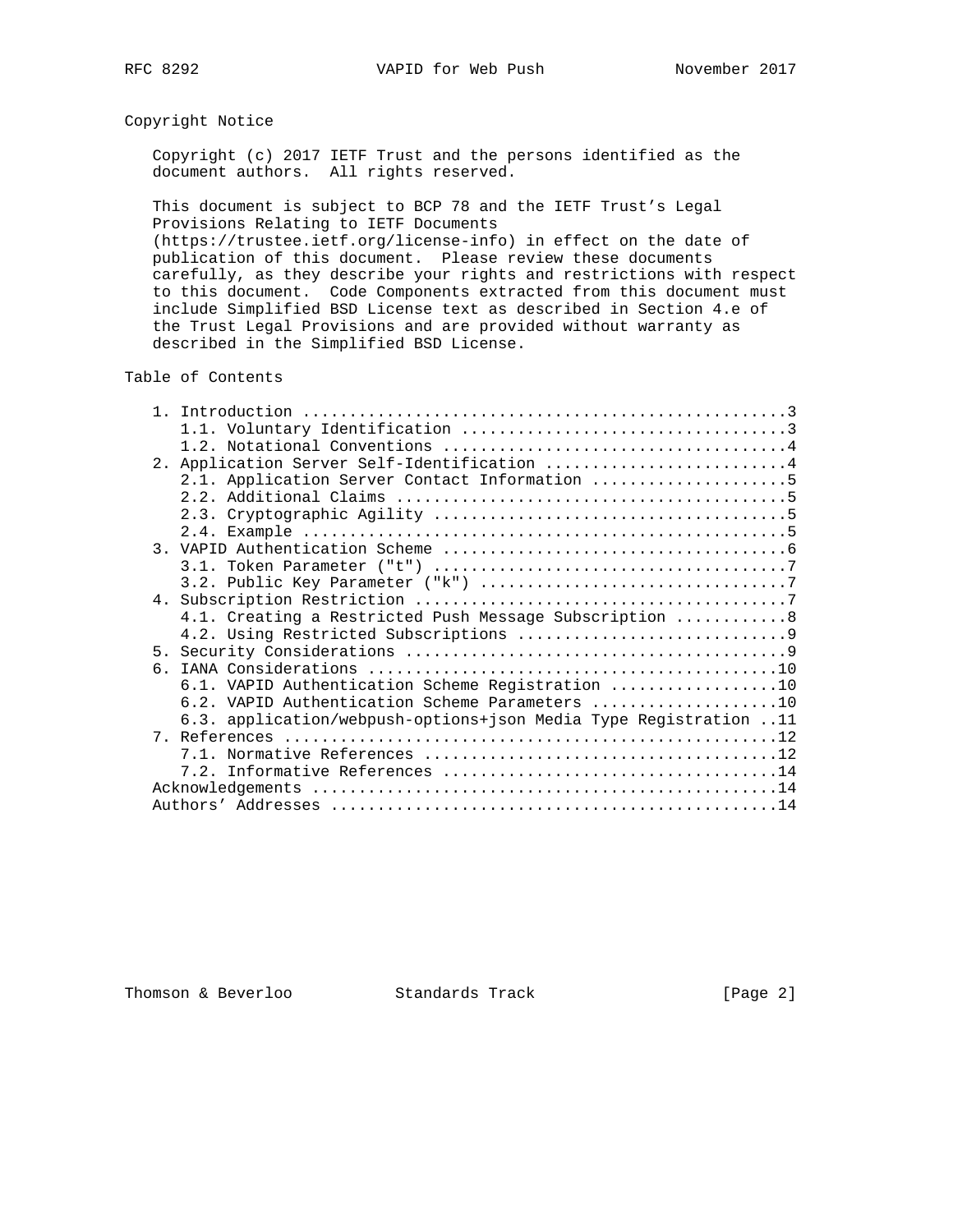# 1. Introduction

 The Web Push protocol [RFC8030] describes how an application server is able to request that a push service deliver a push message to a user agent.

 As a consequence of the expected deployment architecture, there is no basis for an application server to be known to a push service prior to requesting delivery of a push message. Requiring that the push service be able to authenticate application servers places an unwanted constraint on the interactions between user agents and application servers, who are the ultimate users of a push service. That constraint would also degrade the privacy-preserving properties the protocol provides. For these reasons, [RFC8030] does not define a mandatory system for authentication of application servers.

 An unfortunate consequence of the design of [RFC8030] is that a push service is exposed to a greater risk of denial-of-service attacks. While requests from application servers can be indirectly attributed to user agents, this is not always efficient or even sufficient. Providing more information about the application server directly to a push service allows the push service to better distinguish between legitimate and bogus requests.

 Additionally, the design of [RFC8030] relies on maintaining the secrecy of push message subscription URIs. Any application server in possession of a push message subscription URI is able to send messages to the user agent. If use of a subscription could be limited to a single application server, this would reduce the impact of the push message subscription URI being learned by an unauthorized party.

#### 1.1. Voluntary Identification

 This document describes a system whereby an application server can volunteer information about itself to a push service. At a minimum, this provides a stable identity for the application server, though this could also include contact information, such as an email address.

 A consistent identity can be used by a push service to establish behavioral expectations for an application server. Significant deviations from an established norm can then be used to trigger exception-handling procedures.

Thomson & Beverloo Standards Track [Page 3]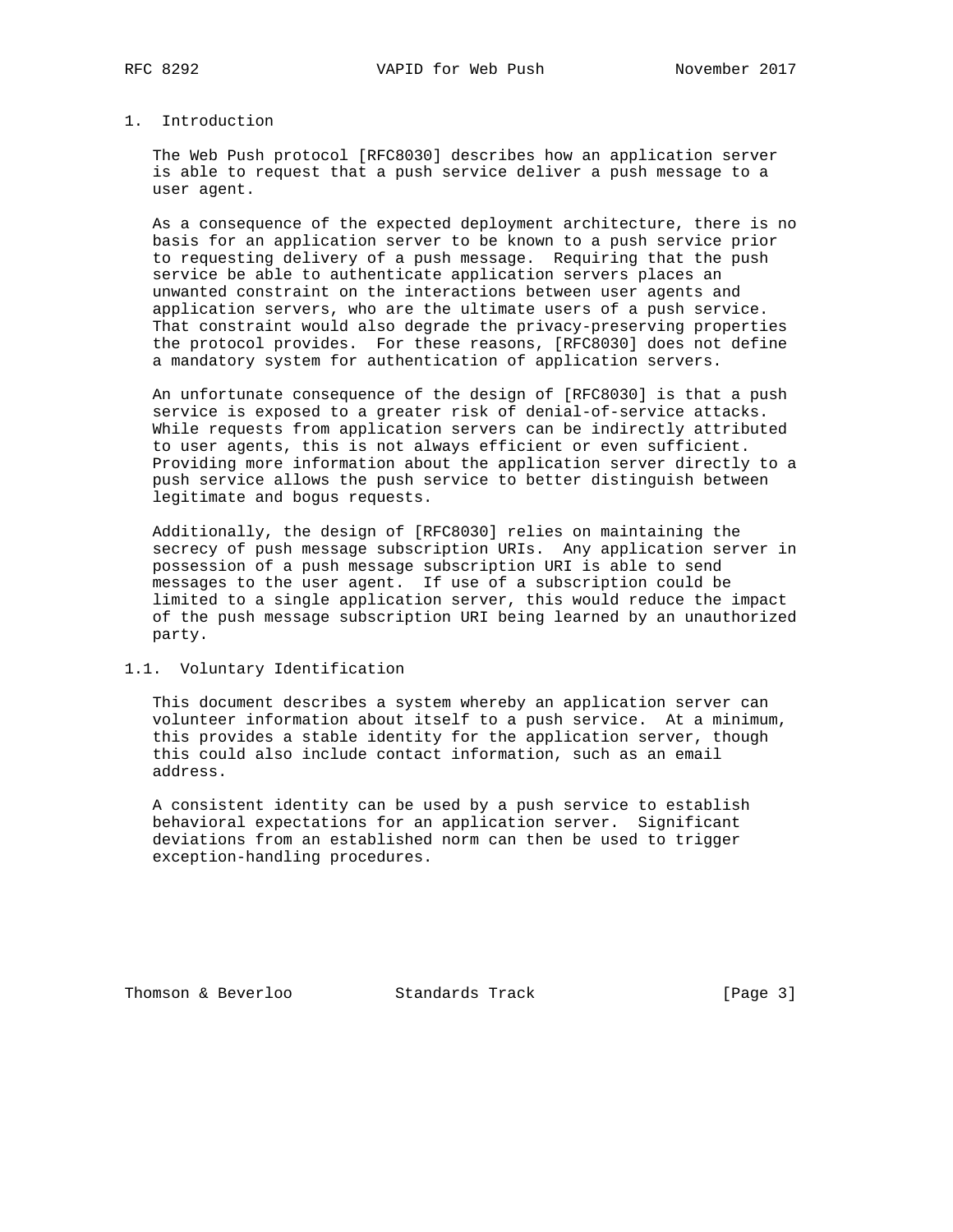Voluntarily provided contact information can be used to contact an application server operator in the case of exceptional situations.

 Experience with push service deployment has shown that software errors or unusual circumstances can cause large increases in push message volume. Contacting the operator of the application server has proven to be valuable.

 Even in the absence of usable contact information, an application server that has a well-established reputation might be given preference over an unidentified application server when choosing whether to discard a push message.

1.2. Notational Conventions

 The key words "MUST", "MUST NOT", "REQUIRED", "SHALL", "SHALL NOT", "SHOULD", "SHOULD NOT", "RECOMMENDED", "NOT RECOMMENDED", "MAY", and "OPTIONAL" in this document are to be interpreted as described in BCP 14 [RFC2119] [RFC8174] when, and only when, they appear in all capitals, as shown here.

 The terms "push message", "push service", "push message subscription", "application server", and "user agent" are used as defined in [RFC8030].

2. Application Server Self-Identification

 Application servers that wish to self-identify generate and maintain a signing key pair. This key pair MUST be usable with the Elliptic Curve Digital Signature Algorithm (ECDSA) over the P-256 curve [FIPS186]. Use of this key when sending push messages establishes an identity for the application server that is consistent across multiple messages.

 When requesting delivery of a push message, the application includes a JSON Web Token (JWT) [RFC7519], signed using its signing key. The token includes a number of claims as follows:

- o An "aud" (Audience) claim in the token MUST include the Unicode serialization of the origin (Section 6.1 of [RFC6454]) of the push resource URL. This binds the token to a specific push service and ensures that the token is reusable for all push resource URLs that share the same origin.
- o An "exp" (Expiry) claim MUST be included with the time after which the token expires. This limits the time over which a token is valid. An "exp" claim MUST NOT be more than 24 hours from the

Thomson & Beverloo Standards Track [Page 4]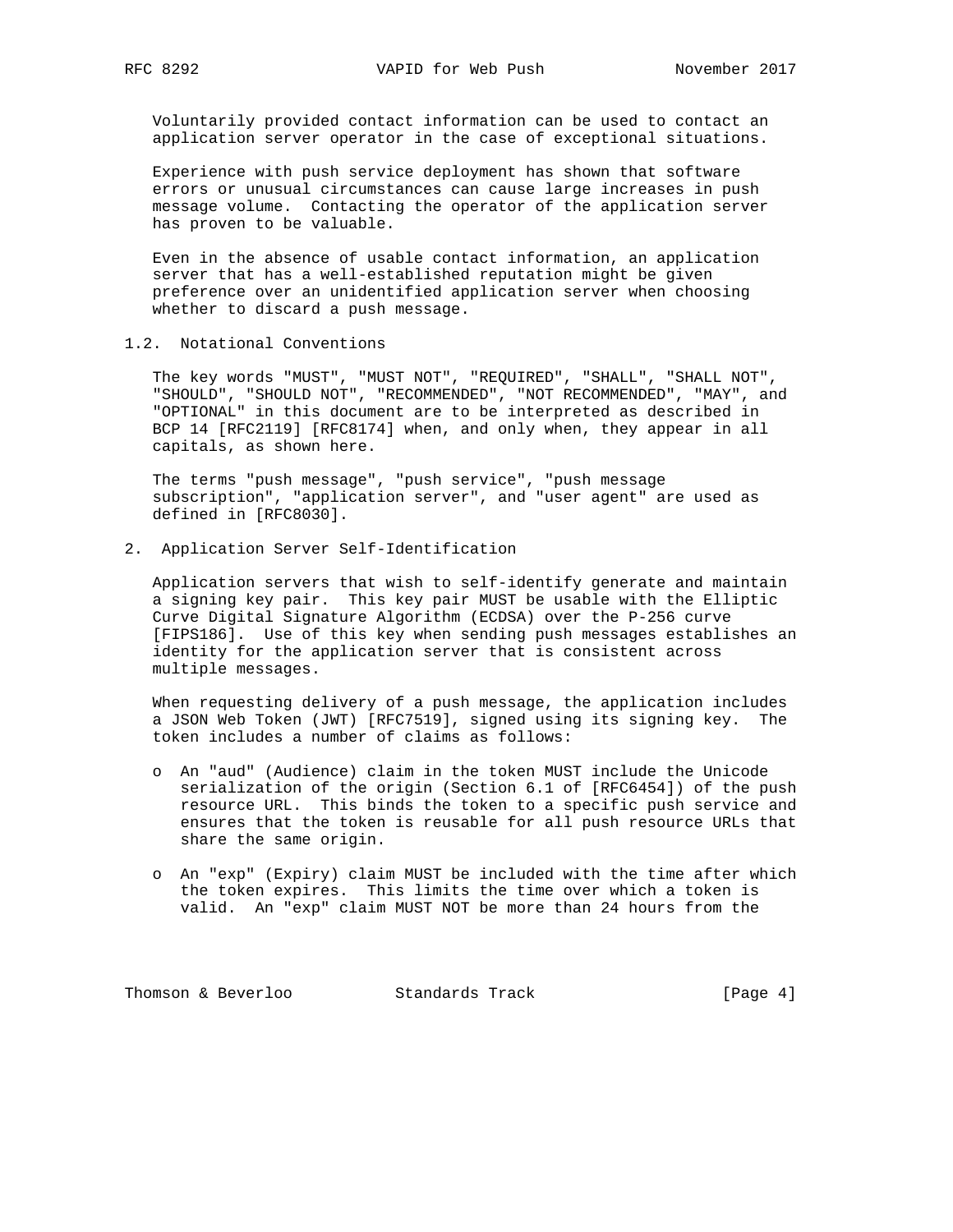time of the request. Limiting this to 24 hours balances the need for reuse against the potential cost and likelihood of theft of a valid token.

 This JWT is included in an Authorization header field, using an authentication scheme of "vapid". A push service MAY reject a request with a 403 (Forbidden) status code [RFC7231] if the JWT signature or its claims are invalid. A push service MUST NOT use information from an invalid token.

 The JWT MUST use a JSON Web Signature (JWS) [RFC7515]. The signature MUST use ECDSA on the NIST P-256 curve [FIPS186], which is identified as "ES256" [RFC7518].

2.1. Application Server Contact Information

 If the application server wishes to provide contact details, it MAY include a "sub" (Subject) claim in the JWT. The "sub" claim SHOULD include a contact URI for the application server as either a "mailto:" (email) [RFC6068] or an "https:" [RFC2818] URI.

2.2. Additional Claims

 An application server MAY include additional claims using public or private names (see Sections 4.2 and 4.3 of [RFC7519]). Since the JWT is in a header field, the size of additional claims SHOULD be kept as small as possible.

2.3. Cryptographic Agility

 The "vapid" HTTP authentication scheme (Section 3) is used to identify the specific profile of JWT defined in this document. A different authentication scheme is needed to update the signature algorithm or other parameters. This ensures that existing mechanisms for negotiating authentication schemes can be used rather than defining new parameter negotiation mechanisms.

2.4. Example

 An application server requests the delivery of a push message as described in [RFC8030]. If the application server wishes to self identify, it includes an Authorization header field with credentials that use the "vapid" authentication scheme.

Thomson & Beverloo Standards Track [Page 5]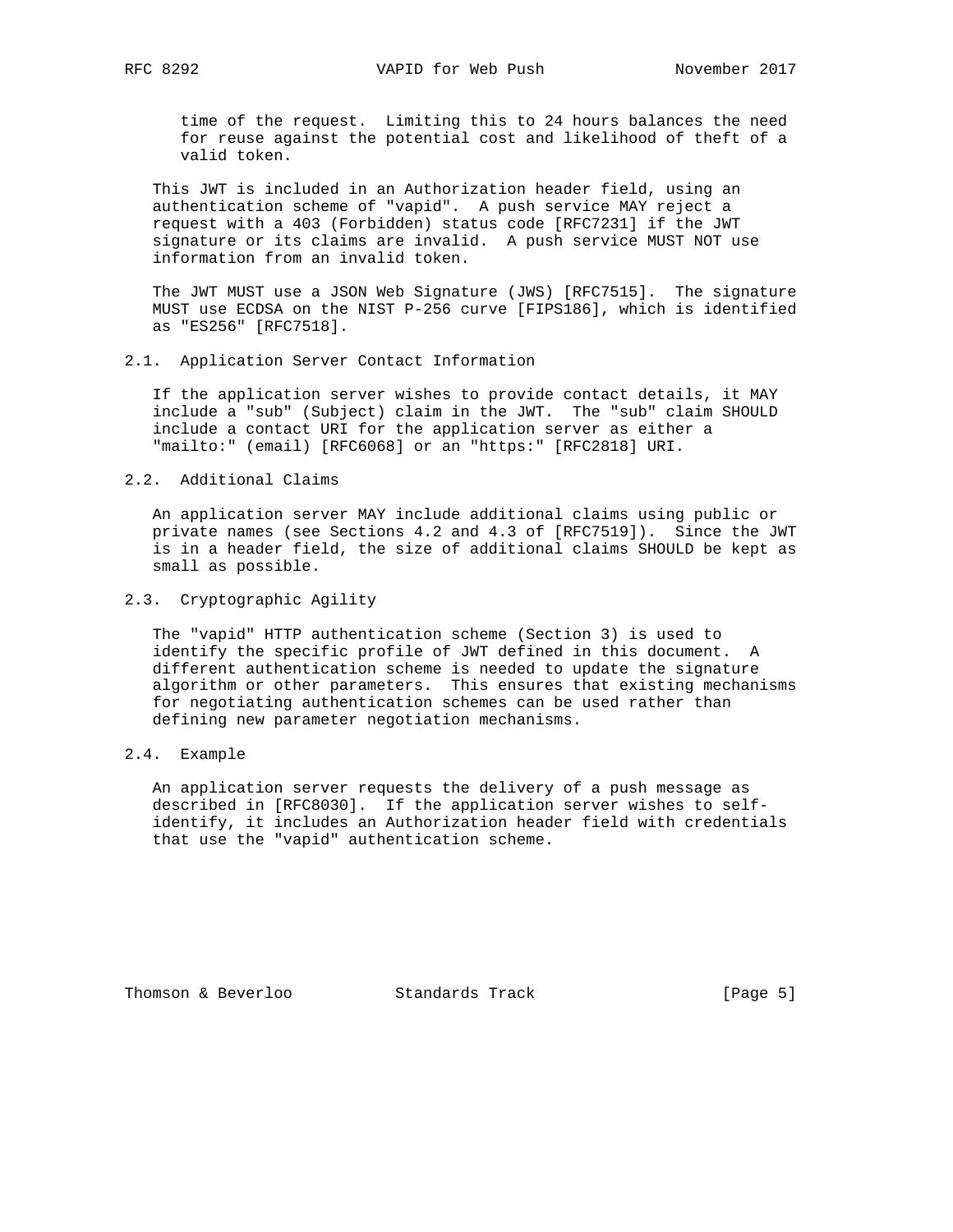```
 POST /p/JzLQ3raZJfFBR0aqvOMsLrt54w4rJUsV HTTP/1.1
Host: push.example.net
TTL: 30
Content-Length: 136
Content-Encoding: aes128gcm
Authorization: vapid
   t=eyJ0eXAiOiJKV1QiLCJhbGciOiJFUzI1NiJ9.eyJhdWQiOiJodHRwczovL3
     B1c2guZXhhbXBsZS5uZXQiLCJleHAiOjE0NTM1MjM3NjgsInN1YiI6Im1ha
     Wx0bzpwdXNoQGV4YW1wbGUuY29tIn0.i3CYb7t4xfxCDquptFOepC9GAu_H
```

```
 uU_RCPCfA5aq9ojSwk5Y2EmClBPs
{ encrypted push message }
```
Figure 1: Requesting Push Message Delivery with JWT

 LGkMlMuCGSK2rpiUfnK9ojFwDXb1JrErtmysazNjjvW2L9OkSSHzvoD1oA, k=BA1Hxzyi1RUM1b5wjxsn7nGxAszw2u61m164i3MrAIxHF6YK5h4SDYic-dR

 Note that the example header fields in this document include extra line wrapping to meet formatting constraints.

 The "t" parameter of the Authorization header field contains a JWT; the "k" parameter includes the base64url-encoded key that signed that token. The JWT input values and the JSON Web Key (JWK) [RFC7517] corresponding to the signing key are shown in Figure 2 with additional whitespace added for readability purposes. This JWT would be valid until 2016-01-23T04:36:08Z.

```
 JWT header = { "typ": "JWT", "alg": "ES256" }
JWT body = { "aud": "https://push.example.net",
             "exp": 1453523768,
             "sub": "mailto:push@example.com" }
JWK = { "crv":"P-256",
        "kty":"EC",
        "x":"DUfHPKLVFQzVvnCPGyfucbECzPDa7rWbXriLcysAjEc",
        "y":"F6YK5h4SDYic-dRuU_RCPCfA5aq9ojSwk5Y2EmClBPs" }
```
Figure 2: Decoded Example Values

## 3. VAPID Authentication Scheme

 This document defines a new HTTP authentication scheme [RFC7235] named "vapid". This authentication scheme carries a signed JWT, as described in Section 2, plus the key that signed that JWT.

 This authentication scheme is for origin-server authentication only. Therefore, this authentication scheme MUST NOT be used with the Proxy-Authenticate or Proxy-Authorization header fields.

Thomson & Beverloo **Standards Track** [Page 6]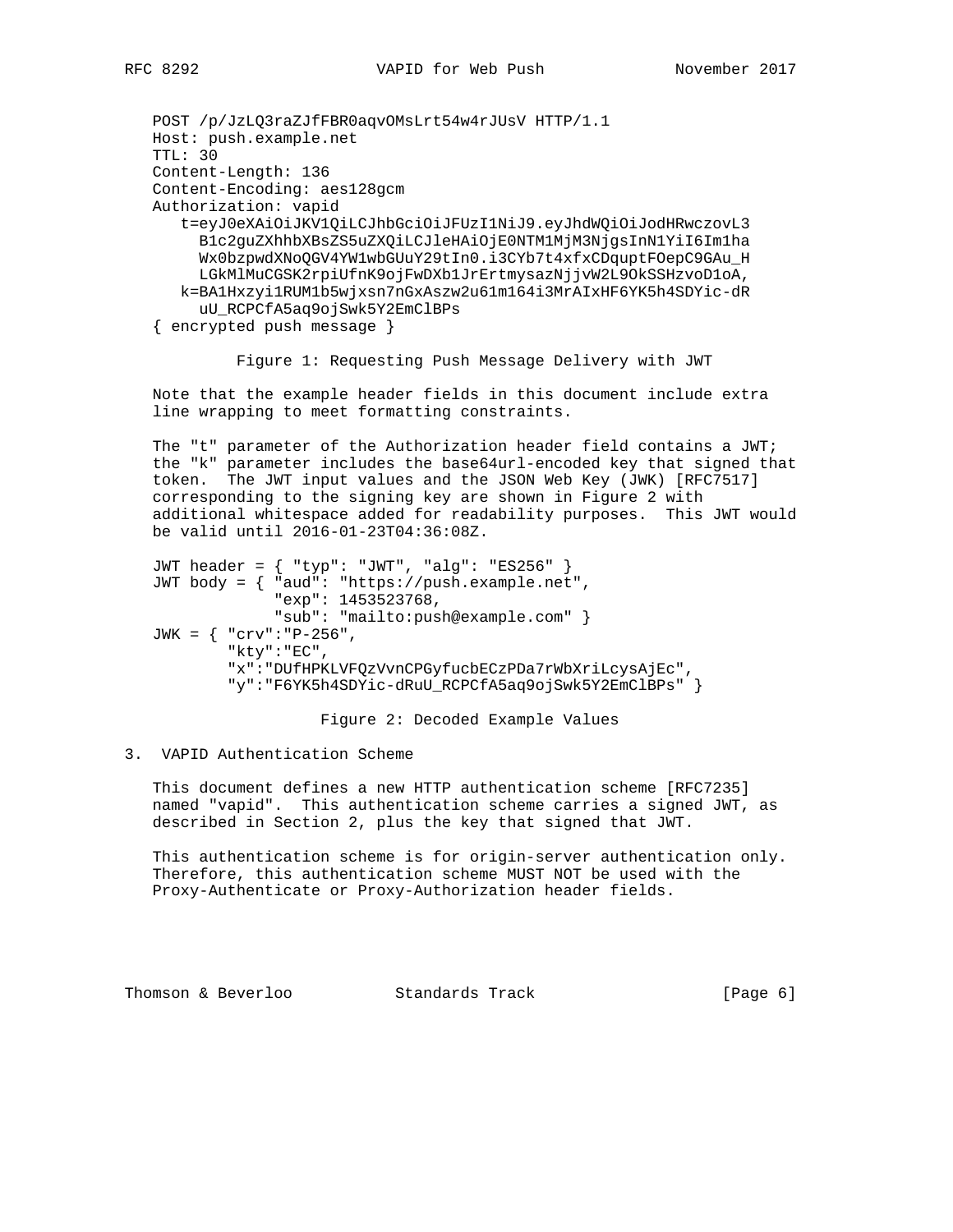The challenge for the "vapid" authentication scheme contains only the "auth-scheme" production. No parameters are currently defined.

 Two parameters are defined for this authentication scheme: "t" and "k". All unknown or unsupported parameters to "vapid" authentication credentials MUST be ignored. The "realm" parameter is ignored for this authentication scheme.

 This authentication scheme is intended for use by an application server when using the Web Push protocol [RFC8030].

3.1. Token Parameter ("t")

 The "t" parameter of the "vapid" authentication scheme carries a JWT as described in Section 2.

3.2. Public Key Parameter ("k")

 In order for the push service to be able to validate the JWT, it needs to learn the public key of the application server. A "k" parameter is defined for the "vapid" authentication scheme to carry this information.

 The "k" parameter includes an ECDSA public key [FIPS186] in uncompressed form [X9.62] that is encoded using base64url encoding [RFC7515].

 Note: X9.62 encoding is used over JWK [RFC7517] for two reasons. A JWK does not have a canonical form, so X9.62 encoding makes it easier for the push service to handle comparison of keys from different sources. Secondarily, the X9.62 encoding is also considerably smaller.

 Some elliptic curve implementations permit the same P-256 key to be used for signing and key exchange. An application server MUST select a different private key for the key exchange [RFC8291] and signing the authentication token. Though a push service is not obligated to check either parameter for every push message, a push service SHOULD reject push messages that have identical values for these parameters with a 400 (Bad Request) status code.

4. Subscription Restriction

 The public key of the application server serves as a stable identifier for the server. This key can be used to restrict a push message subscription to a specific application server.

Thomson & Beverloo Standards Track [Page 7]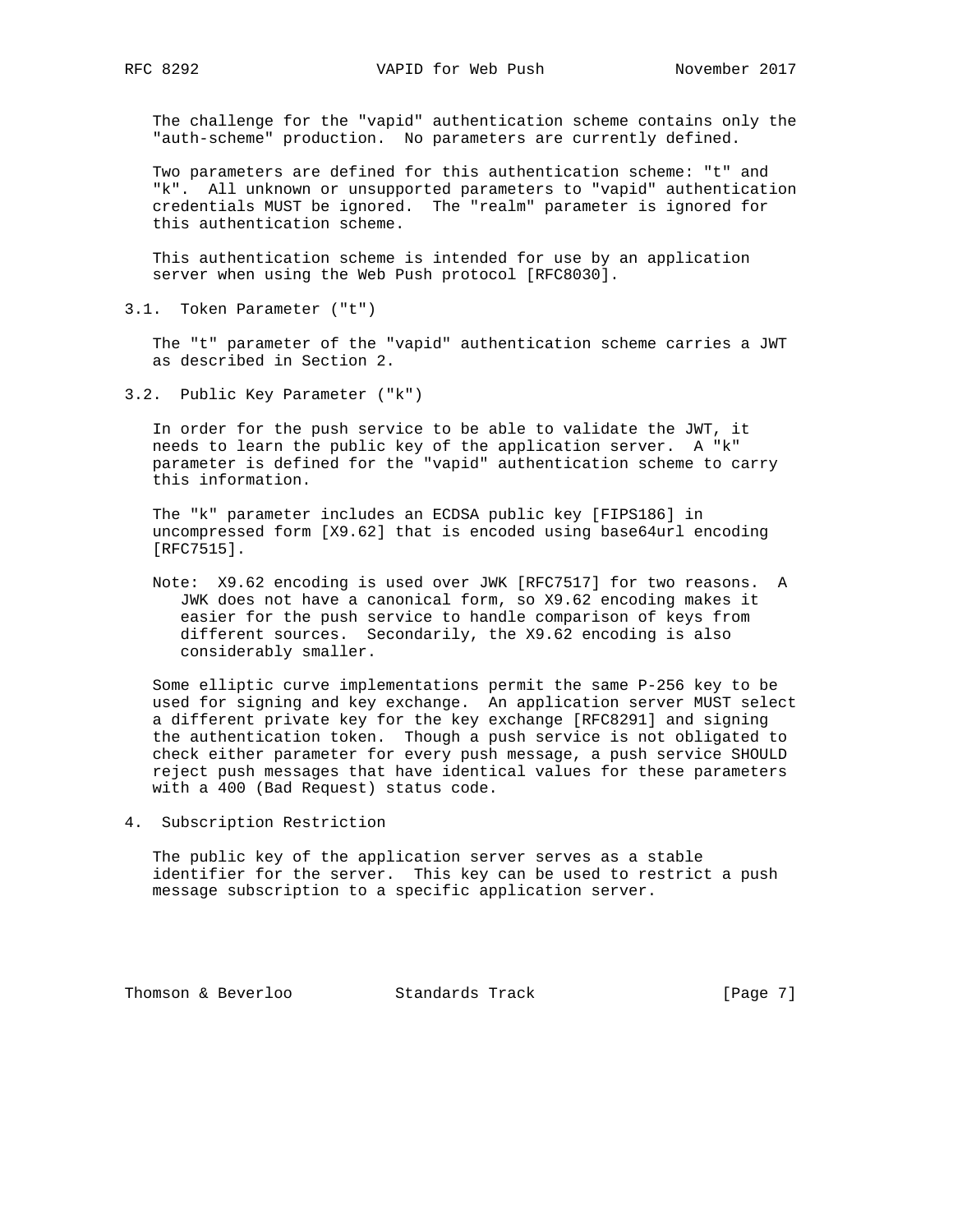Subscription restriction reduces the reliance on endpoint secrecy by requiring that an application server provide a signed token when requesting delivery of a push message. This provides an additional level of protection against leaking of the details of the push message subscription.

4.1. Creating a Restricted Push Message Subscription

 A user agent that wishes to create a restricted subscription includes the public key of the application server when requesting the creation of a push message subscription. This restricts use of the resulting subscription to application servers that are able to provide a valid JWT signed by the corresponding private key.

 The user agent then adds the public key to the request to create a push message subscription. The push message subscription request is extended to include a body. The body of the request is a JSON object as described in [RFC7159]. The user agent adds a "vapid" member to this JSON object that contains a public key on the P-256 curve, encoded in the uncompressed form [X9.62] and base64url encoded [RFC7515]. The media type of the body is set to "application/ webpush-options+json" (see Section 6.3 for registration of this media type).

 A push service MUST ignore the body of a request that uses a different media type. For the "application/webpush-options+json" media type, a push service MUST ignore any members on this object that it does not understand.

 The example in Figure 3 shows a restriction to the key used in Figure 1. Extra whitespace is added to meet formatting constraints.

 POST /subscribe/ HTTP/1.1 Host: push.example.net Content-Type: application/webpush-options+json Content-Length: 104 { "vapid": "BA1Hxzyi1RUM1b5wjxsn7nGxAszw2u61m164i3MrAIxH F6YK5h4SDYic-dRuU\_RCPCfA5aq9ojSwk5Y2EmClBPs" }

Figure 3: Example Subscribe Request

 An application might use the Push API [API] to provide the user agent with a public key.

Thomson & Beverloo Standards Track [Page 8]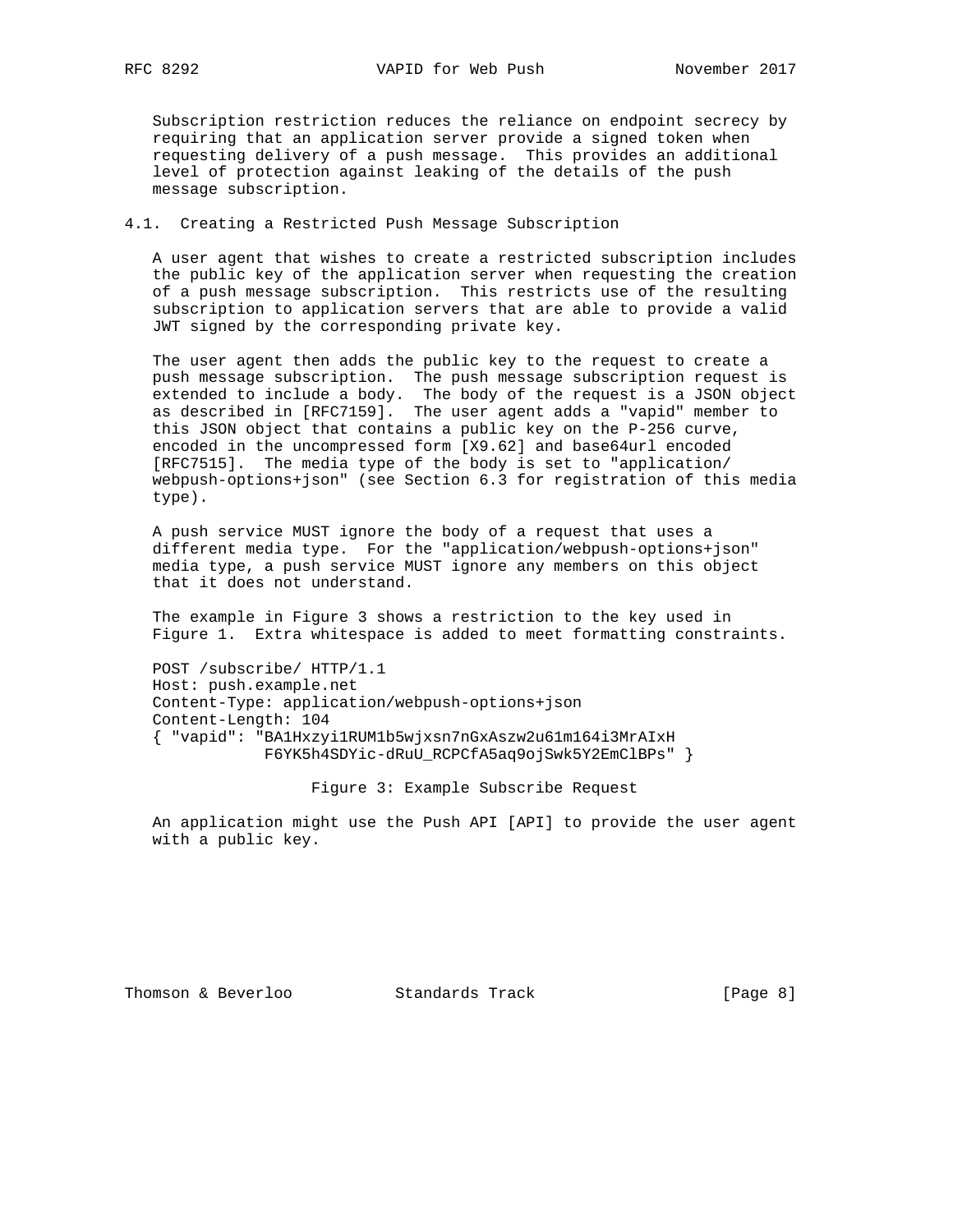#### 4.2. Using Restricted Subscriptions

 When a push message subscription has been restricted to an application server, the request for push message delivery MUST include a JWT signed by the private key that corresponds to the public key used when creating the subscription.

 A push service MUST reject a message sent to a restricted push message subscription if that message includes no "vapid" authentication or invalid "vapid" authentication. A 401 (Unauthorized) status code might be used if the authentication is absent; a 403 (Forbidden) status code might be used if authentication is invalid.

"vapid" authentication is invalid if:

- o either the authentication token or public key is not included in the request,
- o the signature on the JWT cannot be successfully verified using the included public key,
- o the current time is later than the time identified in the "exp" (Expiry) claim or more than 24 hours before the expiry time,
- o the origin of the push resource is not included in the "aud" (Audience) claim, or
- o the public key used to sign the JWT doesn't match the one that was included in the creation of the push message subscription.

 A push service MUST NOT forward the JWT or public key to the user agent when delivering the push message.

 An application server that needs to replace its signing key needs to request the creation of a new subscription by the user agent that is restricted to the updated key. Application servers need to remember the key that was used when requesting the creation of a subscription.

### 5. Security Considerations

 This authentication scheme is vulnerable to replay attacks if an attacker can acquire a valid JWT. Sending requests using HTTPS as required by [RFC8030] provides confidentiality. Additionally, applying narrow limits to the period over which a replayable token can be reused limits the potential value of a stolen token to an attacker and can increase the difficulty of stealing a token.

Thomson & Beverloo Standards Track [Page 9]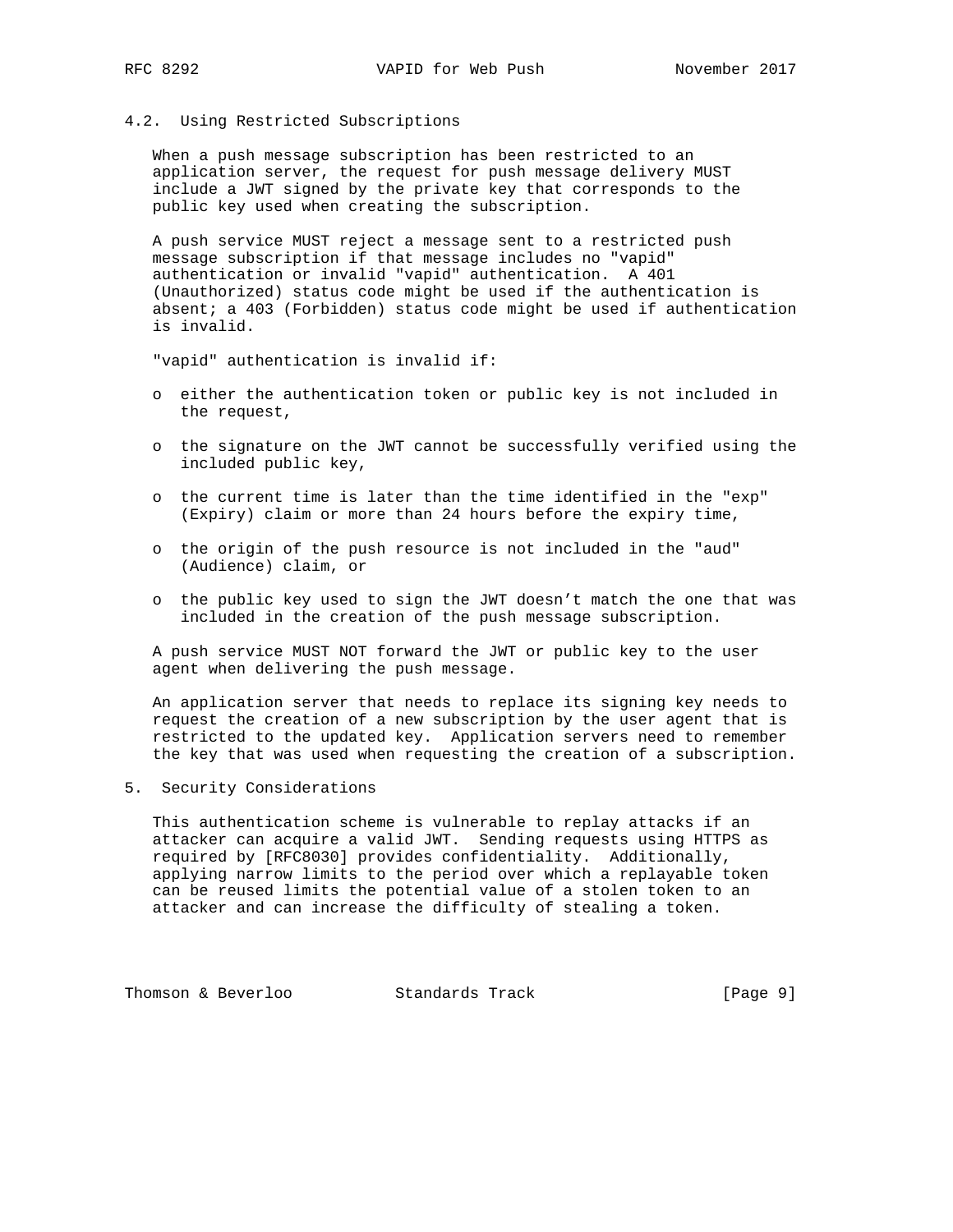An application server might offer falsified contact information. The application server asserts its email address or contact URI without any evidence to support the claim. A push service operator cannot use the presence of unvalidated contact information as input to any security-critical decision-making process.

 Validation of a signature on the JWT requires a non-trivial amount of computation. For something that might be used to identify legitimate requests under denial-of-service attack conditions, this is not ideal. Application servers are therefore encouraged to reuse tokens, which permits the push service to cache the results of signature validation.

 An application server that changes its signing key breaks linkability between push messages that it sends under different keys. A push service that relies on a consistent identity for application servers might categorize requests made with new keys differently. Gradual migration to a new signing key reduces the chances that requests that use the new key will be categorized as abusive.

#### 6. IANA Considerations

 This document registers a new authentication scheme, a registry for parameters of that scheme, and a media type for push options.

6.1. VAPID Authentication Scheme Registration

 This document registers the "vapid" authentication scheme in the "Hypertext Transfer Protocol (HTTP) Authentication Scheme Registry" established by [RFC7235].

Authentication Scheme Name: vapid

Pointer to specification text: Section 3 of this document

6.2. VAPID Authentication Scheme Parameters

 This document creates a "VAPID Authentication Scheme Parameters" registry for parameters to the "vapid" authentication scheme. These parameters are defined for use in requests (in the Authorization header field) and for challenges (in the WWW-Authenticate header field). This registry is under the "Web Push Parameters" grouping. The registry operates on the "Specification Required" policy [RFC8126].

Thomson & Beverloo Standards Track [Page 10]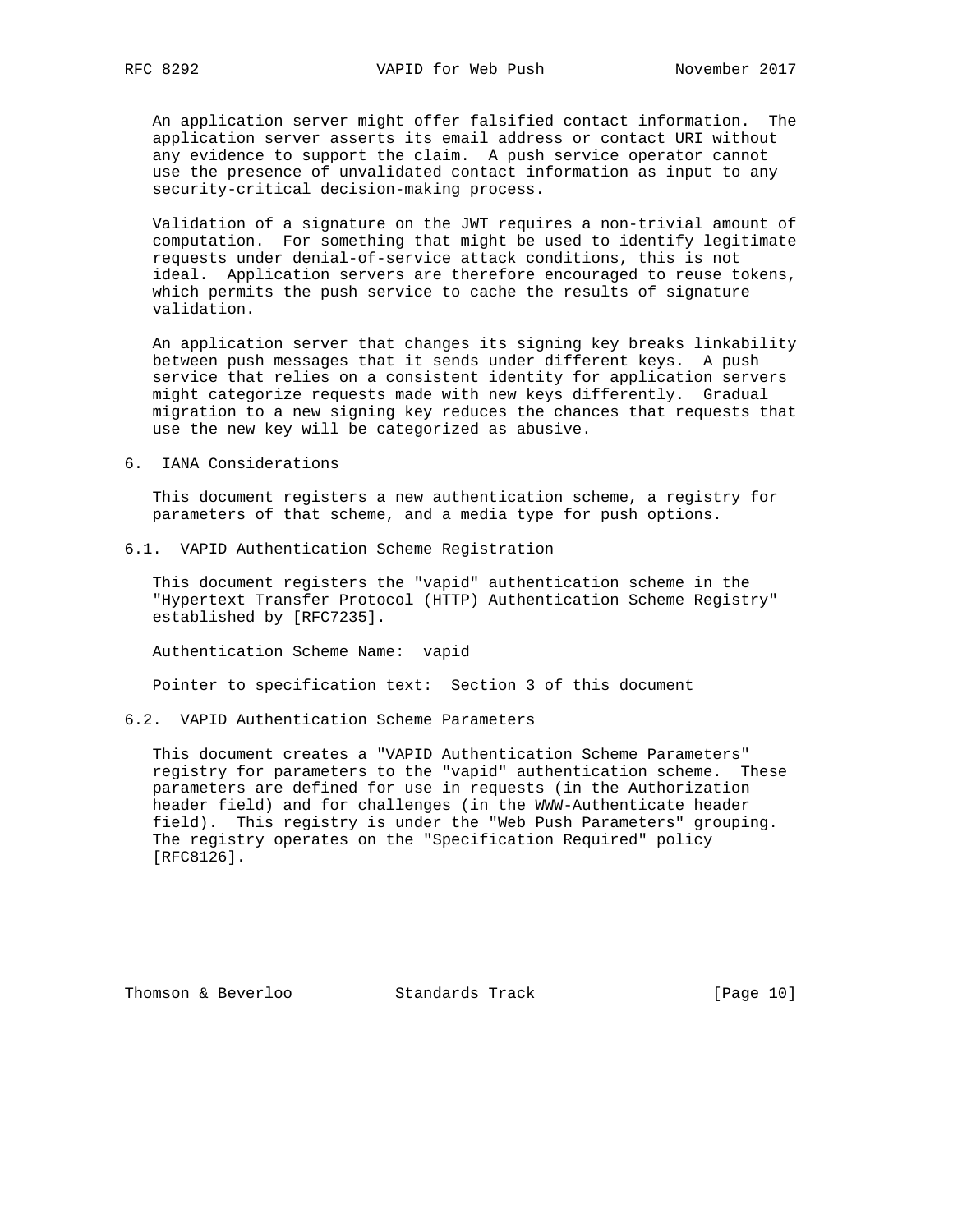Registrations MUST include the following information:

- Parameter Name: A name for the parameter, which conforms to the "token" grammar [RFC7230]
- Purpose (optional): Brief text identifying the purpose of the parameter
- Header Field(s): The header field(s) in which the parameter can be used
- Specification: A link to the specification that defines the format and semantics of the parameter

This registry initially contains the following entries:

| Parameter<br>Name | Purpose                        | Header<br>Field(s) | Specification                |
|-------------------|--------------------------------|--------------------|------------------------------|
|                   | JWT<br>authentication<br>token | Authorization      | $[RFC8292]$ ,<br>Section 3.1 |
| k                 | signing key                    | Authorization      | $[RFC8292]$ ,<br>Section 3.2 |

6.3. application/webpush-options+json Media Type Registration

 This document registers the "application/webpush-options+json" media type in the "Media Types" registry following the process described in [RFC6838].

Type name: application

Subtype name: webpush-options+json

Required parameters: none

Optional parameters: none

Encoding considerations: binary (JSON is UTF-8-encoded text)

 Security considerations: See [RFC7159] for security considerations specific to JSON.

| Thomson & Beverloo |  | Standards Track | [Page $11$ ] |  |  |
|--------------------|--|-----------------|--------------|--|--|
|--------------------|--|-----------------|--------------|--|--|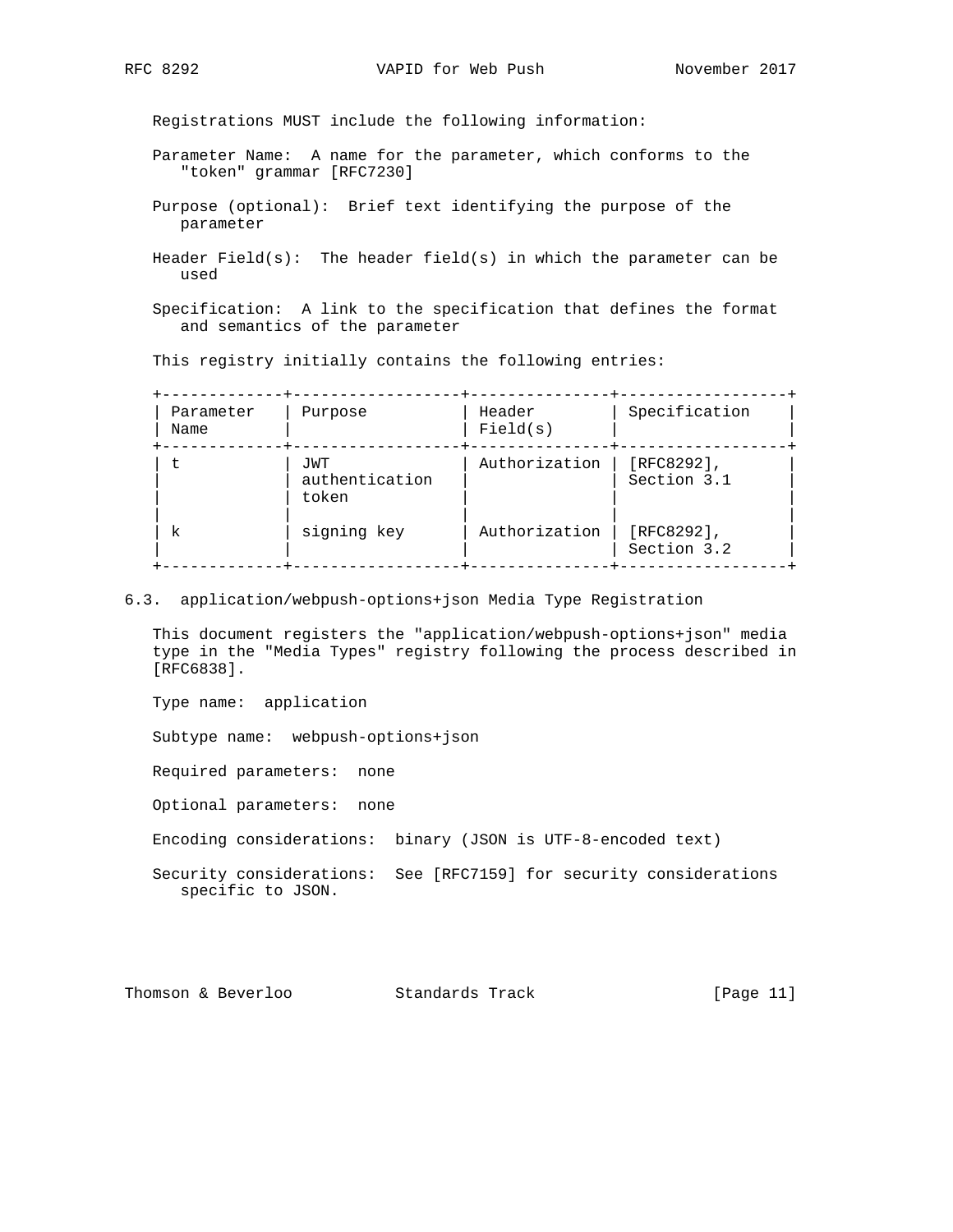Interoperability considerations: See [RFC7159] for interoperability considerations specific to JSON.

Published specification: [RFC8292]

 Applications that use this media type: Web browsers, via the Web Push protocol [RFC8030]

Fragment identifier considerations: none

Additional information:

Deprecated alias names for this type: n/a

Magic number(s): n/a

File extension(s): .json

Macintosh file type code(s): TEXT

 Person & email address to contact for further information: Martin Thomson (martin.thomson@gmail.com)

Intended usage: LIMITED USE

Restrictions on usage: For use with the Web Push protocol [RFC8030]

Author: See "Authors' Addresses" section of [RFC8292].

Change controller: Internet Engineering Task Force

- 7. References
- 7.1. Normative References
	- [FIPS186] National Institute of Standards and Technology (NIST), "Digital Signature Standard (DSS)", FIPS PUB 186-4, DOI 10.6028/NIST.FIPS.186-4, July 2013.
	- [RFC2119] Bradner, S., "Key words for use in RFCs to Indicate Requirement Levels", BCP 14, RFC 2119, DOI 10.17487/RFC2119, March 1997, <https://www.rfc-editor.org/info/rfc2119>.
	- [RFC2818] Rescorla, E., "HTTP Over TLS", RFC 2818, DOI 10.17487/RFC2818, May 2000, <https://www.rfc-editor.org/info/rfc2818>.

Thomson & Beverloo Standards Track [Page 12]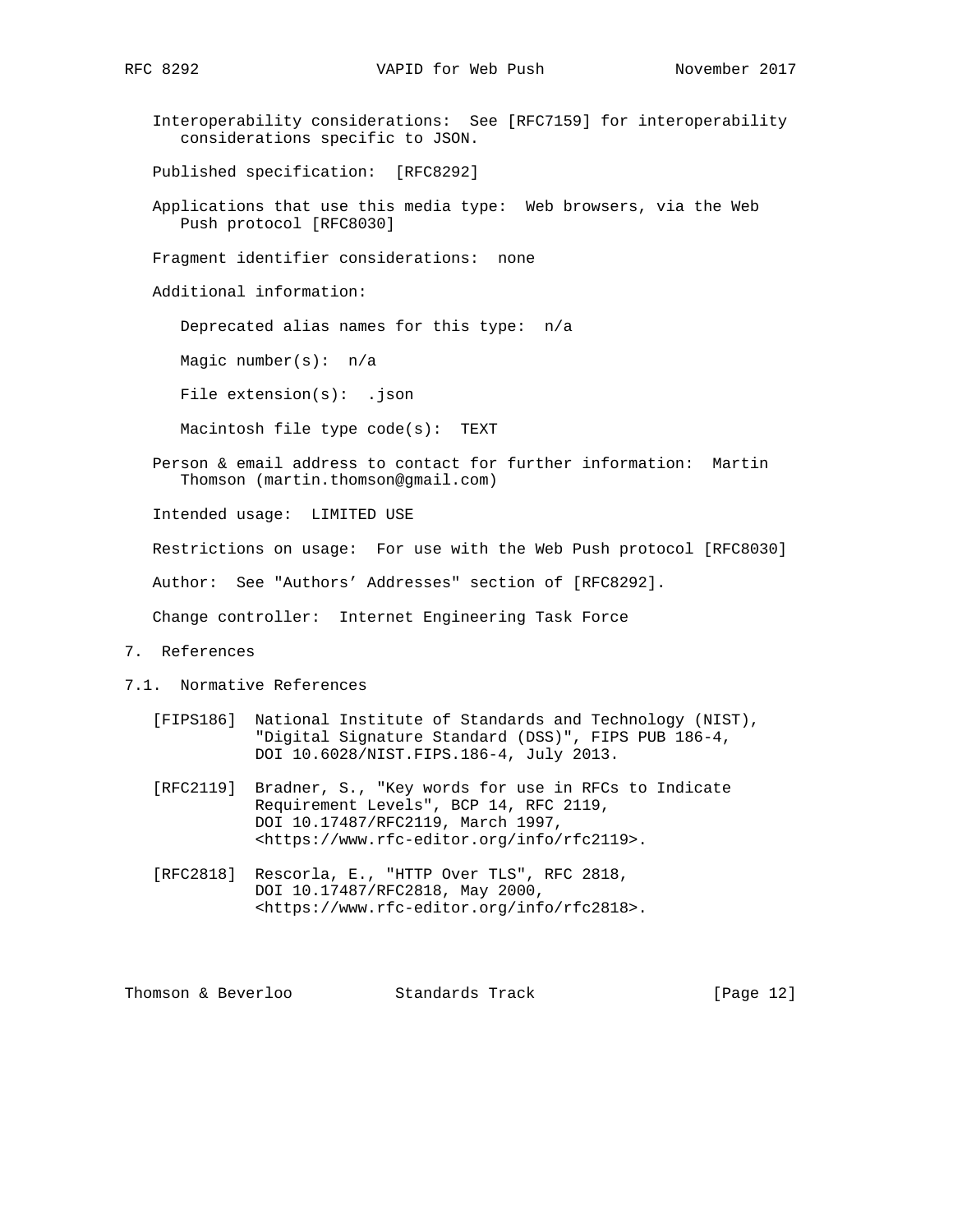- [RFC6068] Duerst, M., Masinter, L., and J. Zawinski, "The 'mailto' URI Scheme", RFC 6068, DOI 10.17487/RFC6068, October 2010, <https://www.rfc-editor.org/info/rfc6068>.
- [RFC6454] Barth, A., "The Web Origin Concept", RFC 6454, DOI 10.17487/RFC6454, December 2011, <https://www.rfc-editor.org/info/rfc6454>.
- [RFC6838] Freed, N., Klensin, J., and T. Hansen, "Media Type Specifications and Registration Procedures", BCP 13, RFC 6838, DOI 10.17487/RFC6838, January 2013, <https://www.rfc-editor.org/info/rfc6838>.
- [RFC7159] Bray, T., Ed., "The JavaScript Object Notation (JSON) Data Interchange Format", RFC 7159, DOI 10.17487/RFC7159, March 2014, <https://www.rfc-editor.org/info/rfc7159>.
- [RFC7230] Fielding, R., Ed. and J. Reschke, Ed., "Hypertext Transfer Protocol (HTTP/1.1): Message Syntax and Routing", RFC 7230, DOI 10.17487/RFC7230, June 2014, <https://www.rfc-editor.org/info/rfc7230>.
- [RFC7231] Fielding, R., Ed. and J. Reschke, Ed., "Hypertext Transfer Protocol (HTTP/1.1): Semantics and Content", RFC 7231, DOI 10.17487/RFC7231, June 2014, <https://www.rfc-editor.org/info/rfc7231>.
- [RFC7235] Fielding, R., Ed. and J. Reschke, Ed., "Hypertext Transfer Protocol (HTTP/1.1): Authentication", RFC 7235, DOI 10.17487/RFC7235, June 2014, <https://www.rfc-editor.org/info/rfc7235>.
- [RFC7515] Jones, M., Bradley, J., and N. Sakimura, "JSON Web Signature (JWS)", RFC 7515, DOI 10.17487/RFC7515, May 2015, <https://www.rfc-editor.org/info/rfc7515>.
- [RFC7518] Jones, M., "JSON Web Algorithms (JWA)", RFC 7518, DOI 10.17487/RFC7518, May 2015, <https://www.rfc-editor.org/info/rfc7518>.
- [RFC7519] Jones, M., Bradley, J., and N. Sakimura, "JSON Web Token (JWT)", RFC 7519, DOI 10.17487/RFC7519, May 2015, <https://www.rfc-editor.org/info/rfc7519>.
- [RFC8030] Thomson, M., Damaggio, E., and B. Raymor, Ed., "Generic Event Delivery Using HTTP Push", RFC 8030, DOI 10.17487/RFC8030, December 2016, <https://www.rfc-editor.org/info/rfc8030>.

Thomson & Beverloo Standards Track [Page 13]